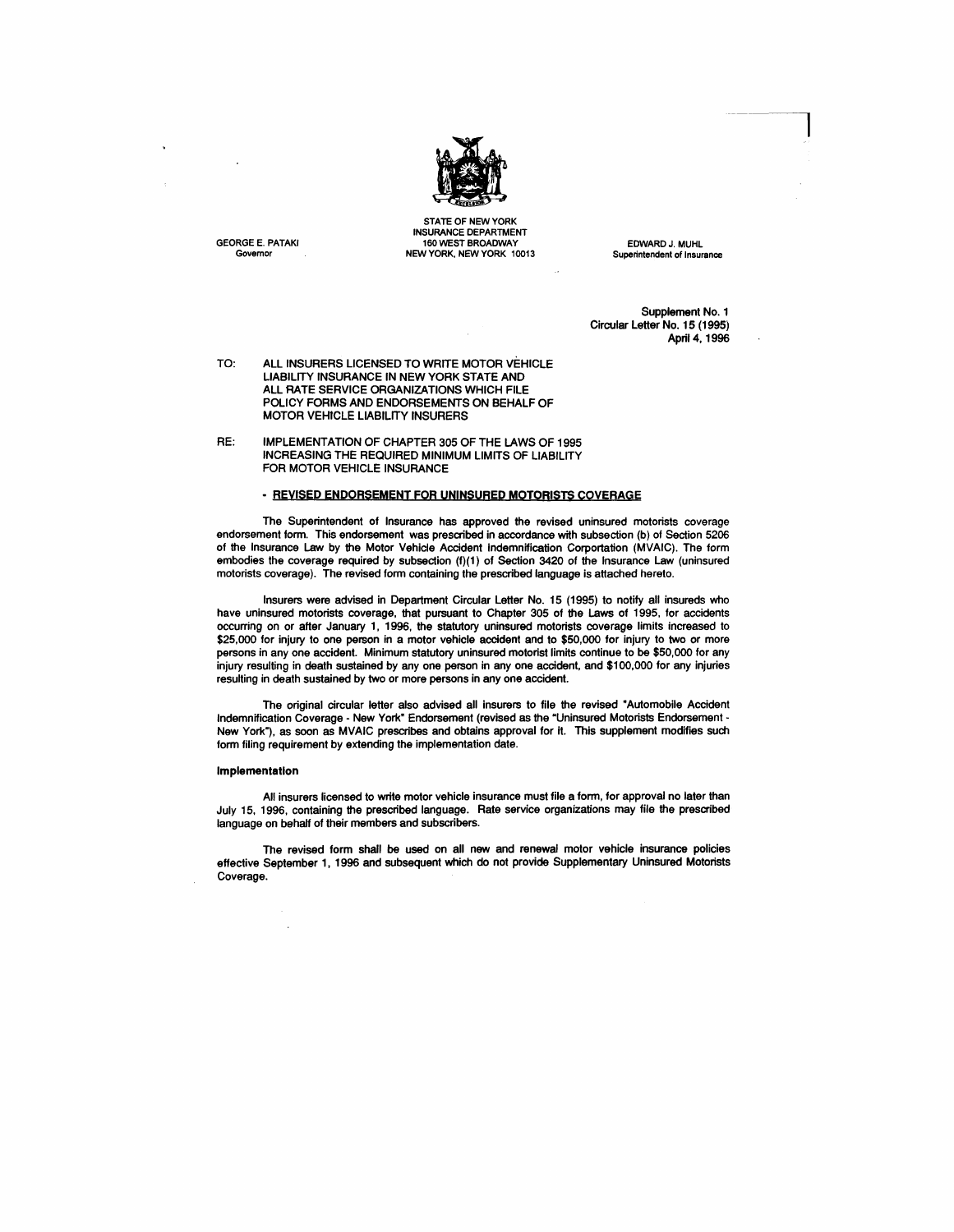Since all insureds affected by the statutory change in limits were advised of the change pursuant to Circular Letter No. 15 (1995) and since no other statutory change is being made to this endorsement, retroactive endorsements are not required to be issued. The July 15th date for filing and the September 1 st date for implementation were selected to give the industry sufficient time to make any necessary changes to their systems.

Insurers may, at their option, file for an earlier implementation date.

Please direct any questions concerning this Circular Letter to Ms. Benita Hirsch, Principal Examiner, Property/Casualty Bureau, 160 West Broadway, New York, New York 10013 (212-602-0356).

Very truly yours,<br> $\left\{\begin{matrix} 1 & 1 \\ 1 & 1 \end{matrix}\right\}$ 

STEWART KEIR, CPCU, CFE, CIE ASSISTANT DEPUTY SUPERINTENDENT AND CHIEF PROPERTY/CASUALTY BUREAU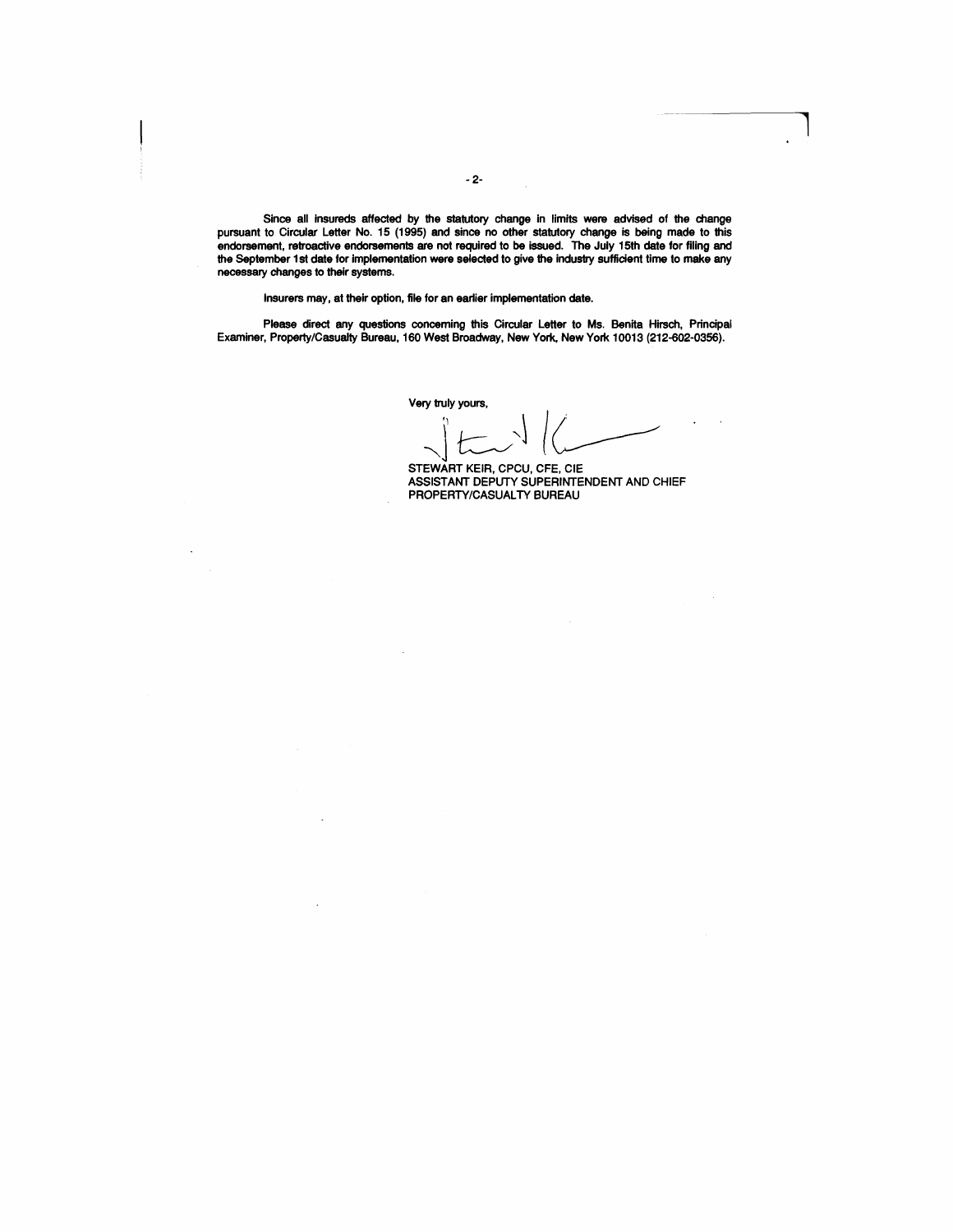## **UNINSURED MOTORISTS ENDORSEMENT - NEW YORK**

We, the Company, agree with you, as the named insured, in return for the payment of the premium for this coverage to provide you with Uninsured Motorist (UM) Coverage, subject to the following terms and conditions:

### **INSURING AGREEMENTS**

1. **Damages for Bodily Injury Caused by Uninsured Motor Vehicles.**  We will pay all sums which the insured, as defined herein, or the insured's legal representative shall be legally entitled to recover as damages from the owner or operator of an uninsured motor vehicle because of bodily injury sustained by the insured, and caused by accident arising out of such uninsured motor vehicle's ownership, maintenance or use, subject to the Exclusions, Conditions, Limits and other provisions of this UM endorsement; provided, for the purposes of this coverage, determination as to whether the insured or the insured's representative is legally entitled to recover such damages, and if so the amount thereof, shall be made by agreement between the insured or the insured's representative and us or, if they fail to agree, by arbitration.

2 . **Definitions** . For purposes of this UM endorsement, the following terms shall have the following meanings:

- (a) **Insured.** The unqualified term "insured" means:
	- (1) You, as the named insured and, while residents of the same household, your spouse and the relatives of either you or your spouse;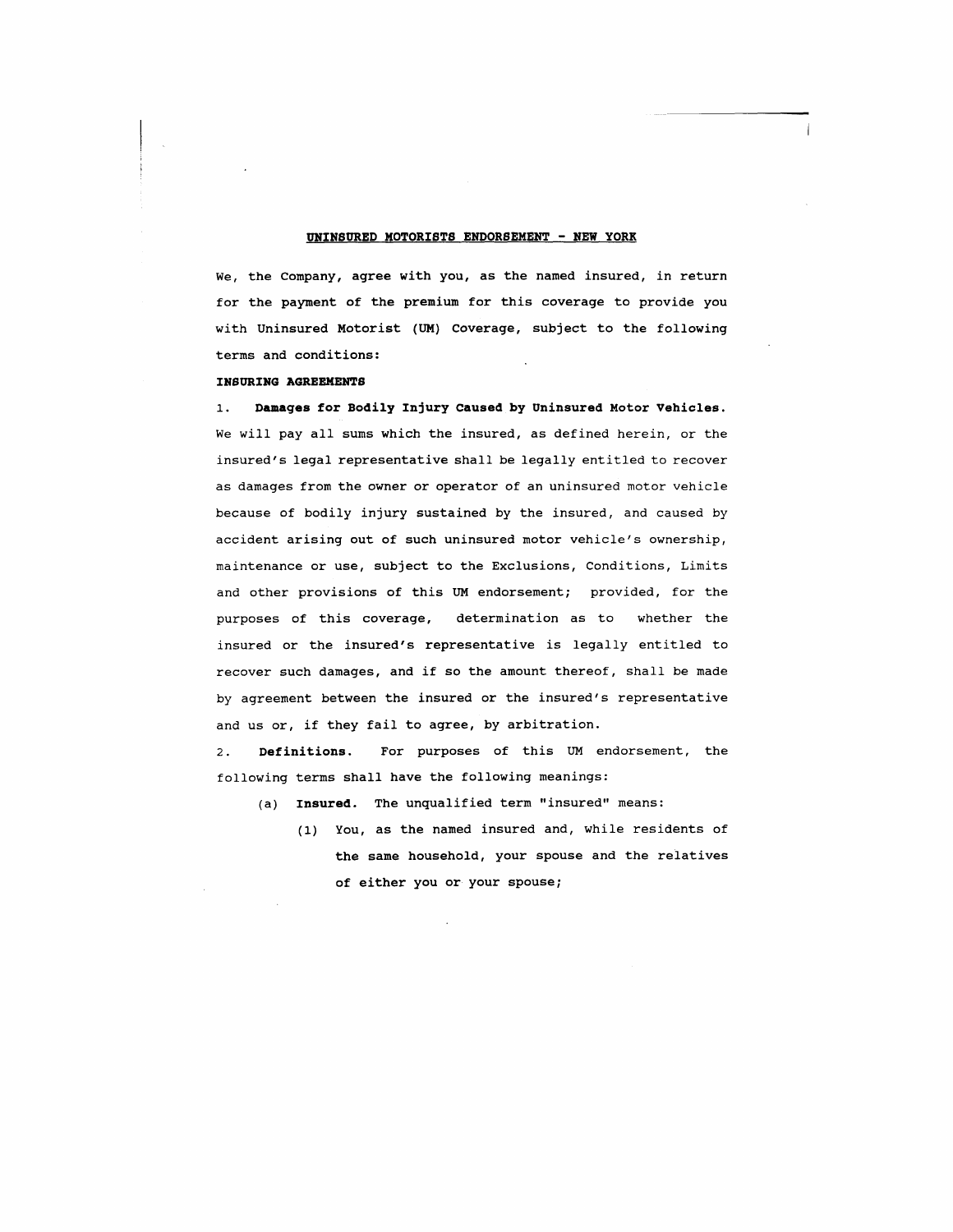- (2) Any other person while occupying:
	- *(i)* A motor vehicle owned by the named insured or, if the named insured is an individual, such spouse and used by or with the permission of either, or
	- *(ii)* Any other motor vehicle while being operated by the named insured or such spouse, except a person occupying a motor vehicle not registered in the State of New York, while used as a public or livery conveyance; and
- (3) Any person, with respect to damages such person is entitled to recover because of bodily injury to which this coverage applies sustained by an insured under sub-paragraphs (1) or (2) above.
- (b) **Uninsured Motor Vehicle.** The term "uninsured motor vehicle" means a motor vehicle that through its ownership, maintenance or use, results in bodily injury to an insured, and for which:
	- (1) No bodily injury liability insurance policy or bond applies to such vehicle (including a vehicle that was stolen, operated without the owner's permission, or unregistered) at the time of the accident; or
	- (2) Neither the owner nor driver can be identified, including a hit-and-run vehicle, and which causes bodily injury to an insured by physical contact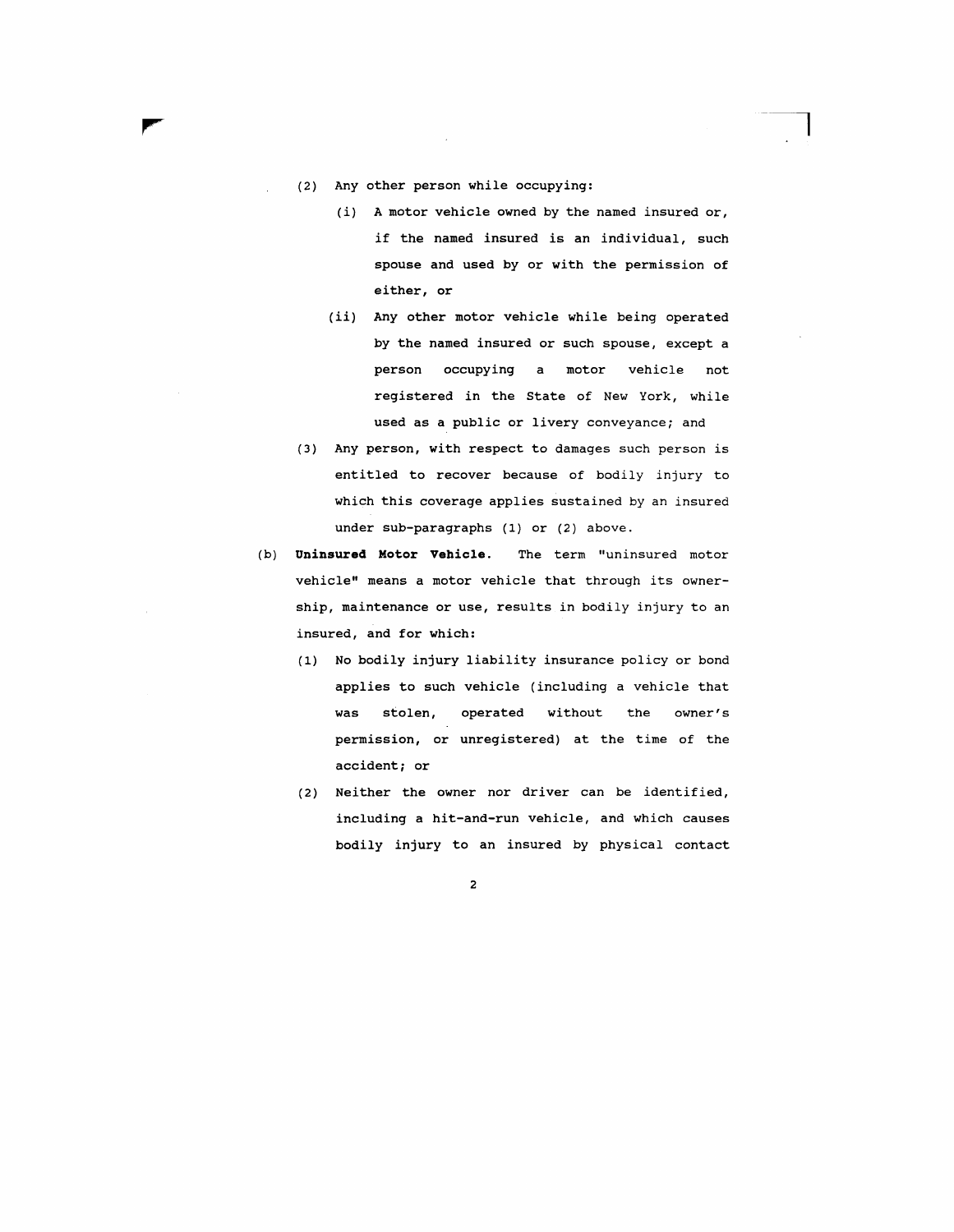with the insured or with a motor vehicle occupied by the insured at the time of the accident, provided that :

- (i) The insured or someone on the insured's behalf shall have reported the accident within 24 hours or as soon as reasonably possible to a police, peace or judicial officer or to the Commissioner of Motor Vehicles and shall have filed with us a statement under oath that the insured or the insured's legal representative has a cause or causes of action arising out of such accident for damages against a person or persons whose identity is unascertainable, and setting forth the facts in support thereof; and
- (ii) At our request, the insured or the insured's legal representative makes available for inspection the motor vehicle the insured was occupying at the time of the accident, or
- (3) There is a bodily injury liability insurance coverage or bond applicable to such motor vehicle at the time of the accident, but:
	- (i) The amount of such insurance coverage or bond is less than the UM limits of this policy; or
	- (ii) The amount of such insurance coverage or bond has been reduced, by payments to other persons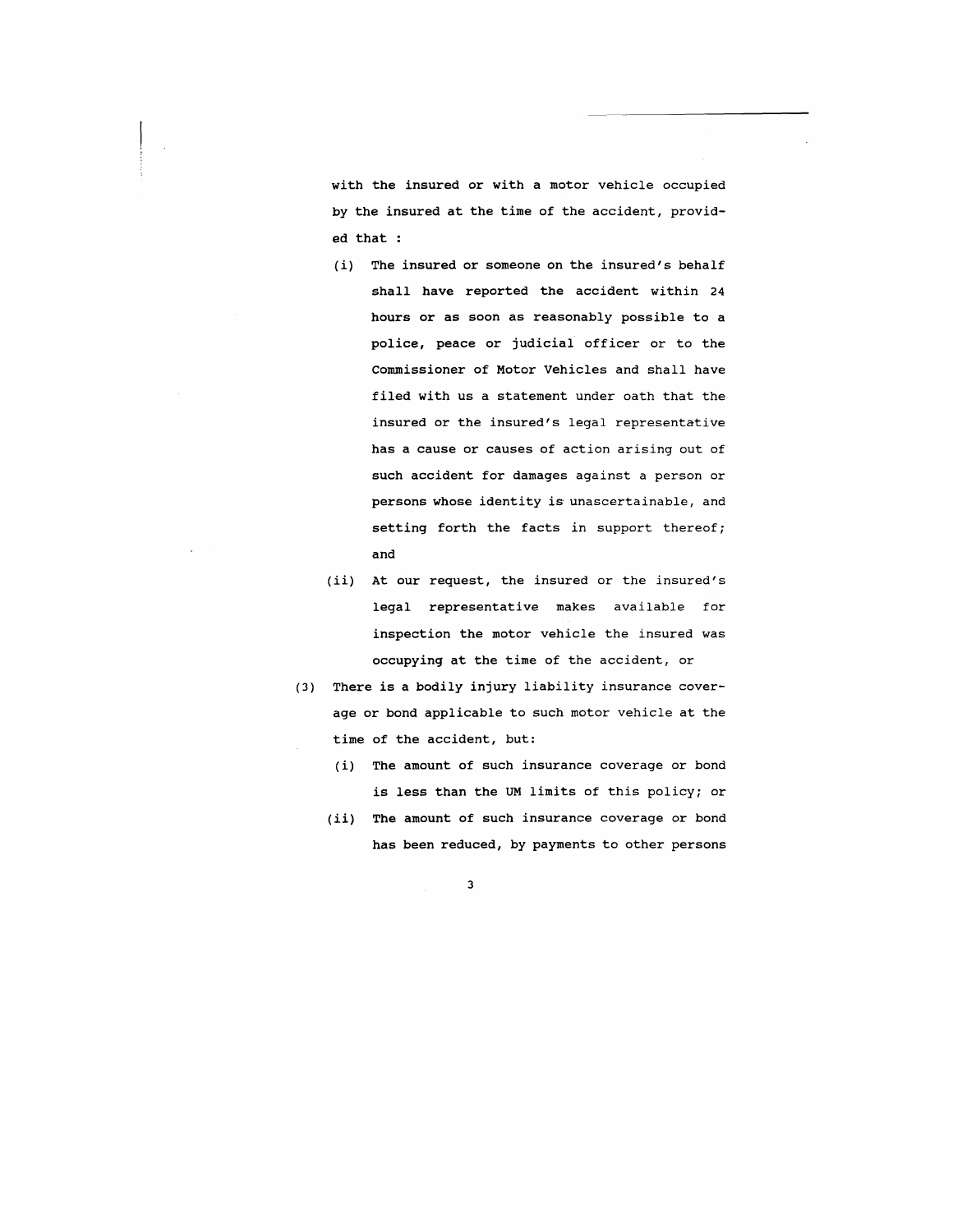injured in the accident to an amount less than the UM limits of this policy; or

1

- *(iii)* The insurer writing such insurance coverage or bond denies coverage.
- (4) The term "uninsured motor vehicle" does not include a motor vehicle that is:
	- *(i)* Insured under the liability coverage of this policy; or
	- (ii) Owned by you, as the named insured and, while residents of the same household, your spouse and relatives of either you or your spouse; or
	- (iii) Self-insured within the meaning of the financial responsibility law of the state in which the motor vehicle is registered, or any similar state or federal law, to the extent that the required amount of such coverage is equal to, or greater than, the UM limits of this policy; or
	- (iv) Owned by the united States of America, Canada, a state, a political subdivision of any such government, or an agency of any of the foregoing; or
	- (v) A land motor vehicle or trailer, while located for use as a residence or premises and not as a vehicle, or while operated on rails or crawler-treads; or

4

 $\epsilon_{\rm{max}}$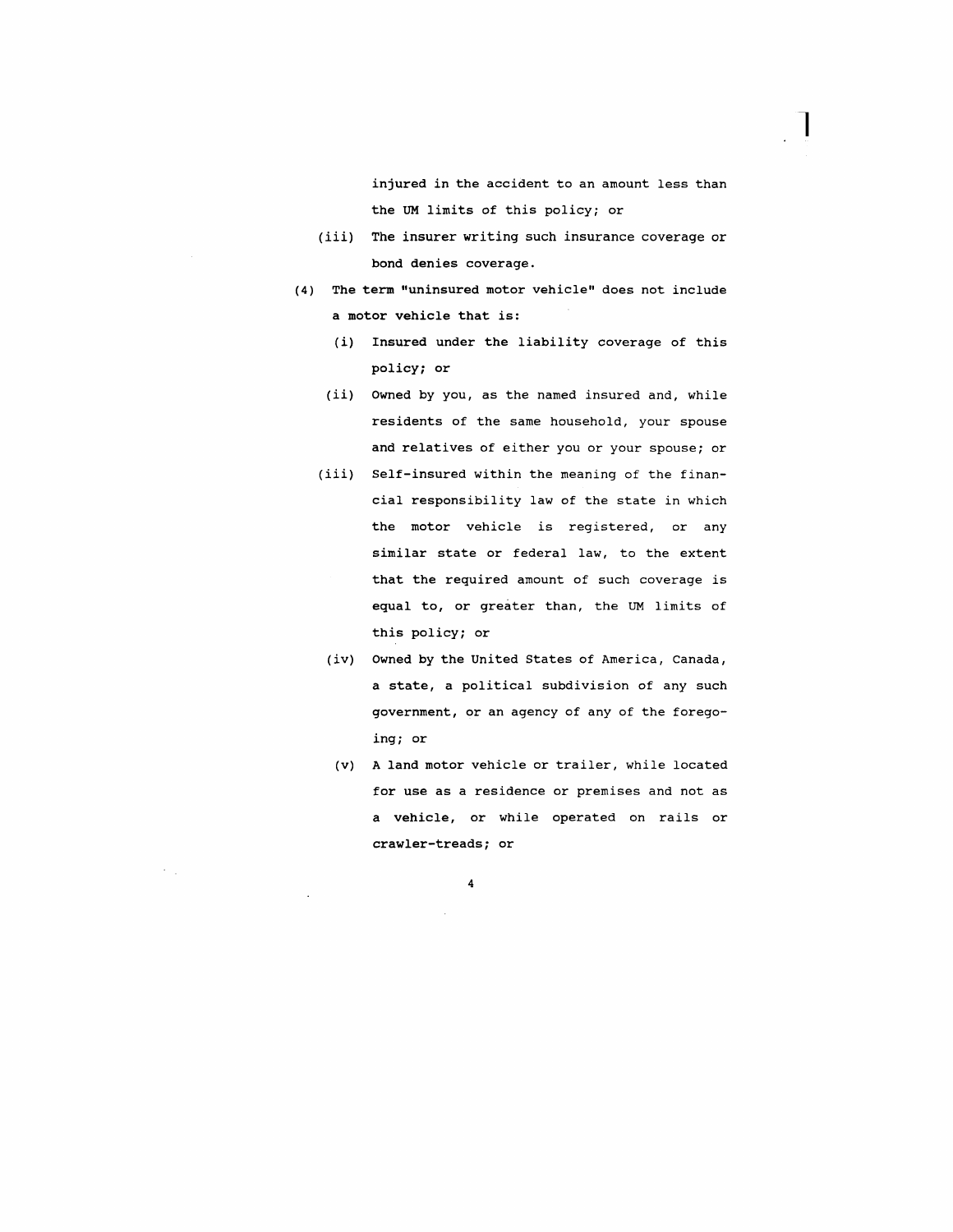- (vi) A farm type vehicle or equipment designed for use principally off public roads, except while actually upon public roads.
- (c) **Bit-and-Run Motor Vehicle.** The term "hit-and-run motor vehicle" means a motor vehicle which causes bodily injury to an insured arising out of physical contact of such motor vehicle with the insured or with a motor vehicle which the insured is occupying at the time of the accident, provided:
	- $(1)$  there cannot be ascertained the identity of either the operator or the owner of such "hit-and-run motor vehicle";
	- $(2)$  the insured or someone on his behalf shall have reported the accident within 24 hours or as soon as reasonably possible to a police, peace or judicial officer or to the Commissioner of Motor Vehicles, and shall have filed with the company within 90 days thereafter a statement under oath that the insured or his legal representative has a cause or causes of action arising out of such accident for damages against a person or persons whose identity is unascertainable, and setting forth the facts in support thereof; and
	- (3) at our request, the insured or his legal representative makes available for inspection the motor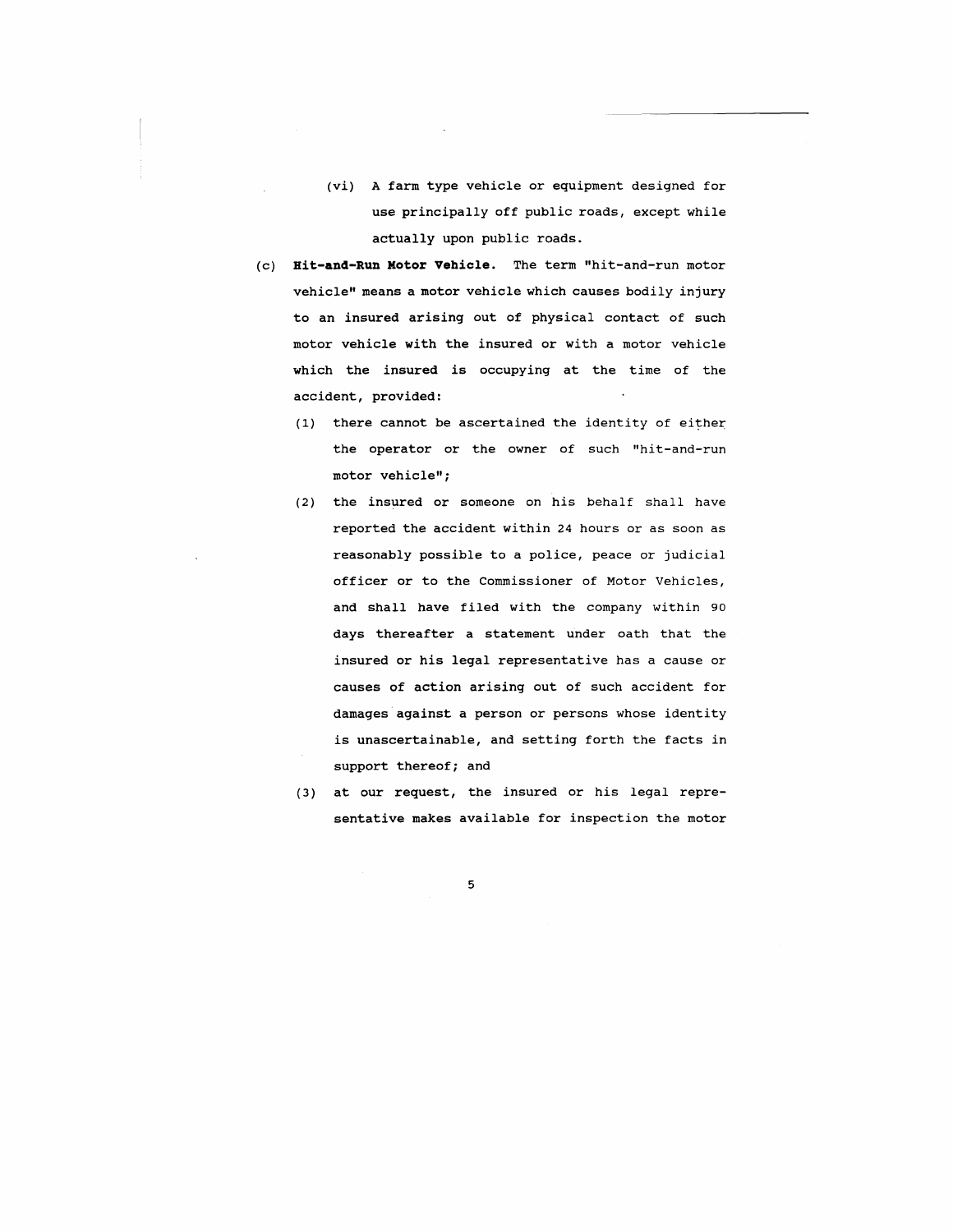vehicle which the insured was occupying at the time of the accident.

- (d) **Bodily Injury.** The term "bodily injury" means bodily harm, including sickness, disease or death resulting therefrom.
- (e) **occupyinq.** The term "occupying" means in, upon, entering into, or exiting from a motor vehicle.
- (f) **state.** The term "state" includes the District of Columbia, a territory or possession of the united states, and a province of Canada.

3. **Territory.** The coverage provided by this UM endorsement applies only to accidents which occur within the State of New York.

## **EXCLUSIONS**

This UM coverage does not apply:

1. To bodily injury to an insured while operating a motor vehicle in violation of an order of suspension or revocation; or to care or loss of services recoverable by an insured because of such bodily injury so sustained.

2. To bodily injury to an insured, or care or loss of services recoverable by an insured, with respect to which such insured, the insured's legal representatives or any person entitled to payment under this UM coverage shall, without our written consent, make any settlement with or prosecute to judgment any action against any person or organization who may be legally liable therefor, but this provision shall be subject to Condition 8 of this UM endorsement.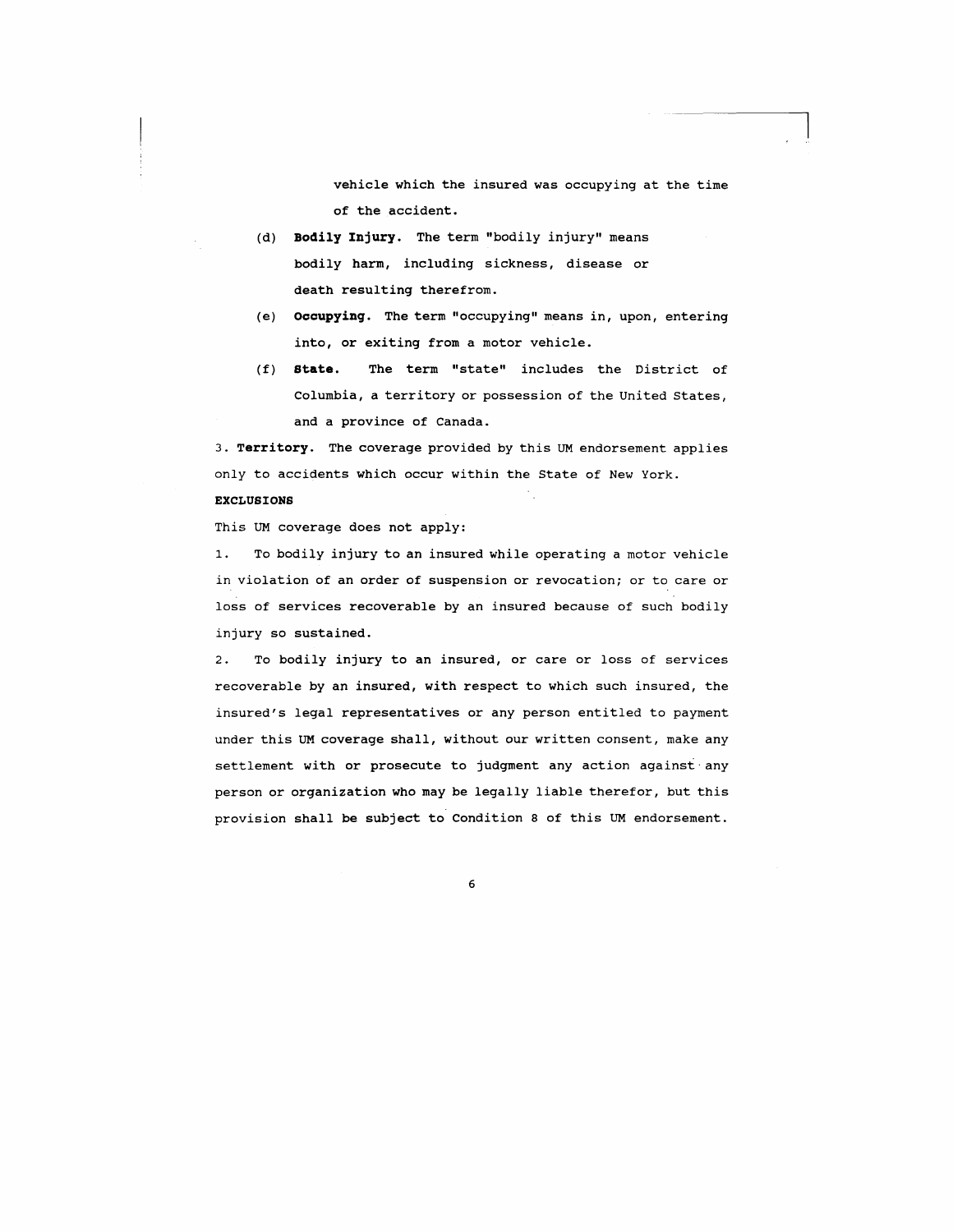3. To bodily injury to an insured incurred while occupying a motor vehicle owned by that insured, if such motor vehicle is not insured for at least the minimum bodily injury liability limits and UM limits required by law by the policy under which a claim is made, or is not a newly acquired or replacement motor vehicle covered under the terms of this policy.

4. So as to inure directly or indirectly to the benefit of any workers' compensation or disability benefits carrier or any person or organization qualifying as a self-insurer under any workers' compensation or disability benefits law or any similar law.

5. For non-economic loss, resulting from bodily injury to an insured and arising from an accident in New York State, unless the insured has sustained serious injury as defined in Section 5102(d) of the New York Insurance Law.

### **CONDITIONS**

1. **policy Provisions.** None of the Insuring Agreements, Exclusions or Conditions of the policy shall apply to this UM coverage except "Duties After an Accident or Loss"; "Fraud", and "Termination" if applicable.

2. **Premium.** If during the policy period the number of motor vehicles owned by the named insured or spouse and registered in New York or the number of New York dealer's license plates or transporter plates issued to the named insured changes, the named insured shall notify us during the policy period of any change and the premium shall be adjusted as of the date of such change in accordance with the manuals in use by us. If the earned premium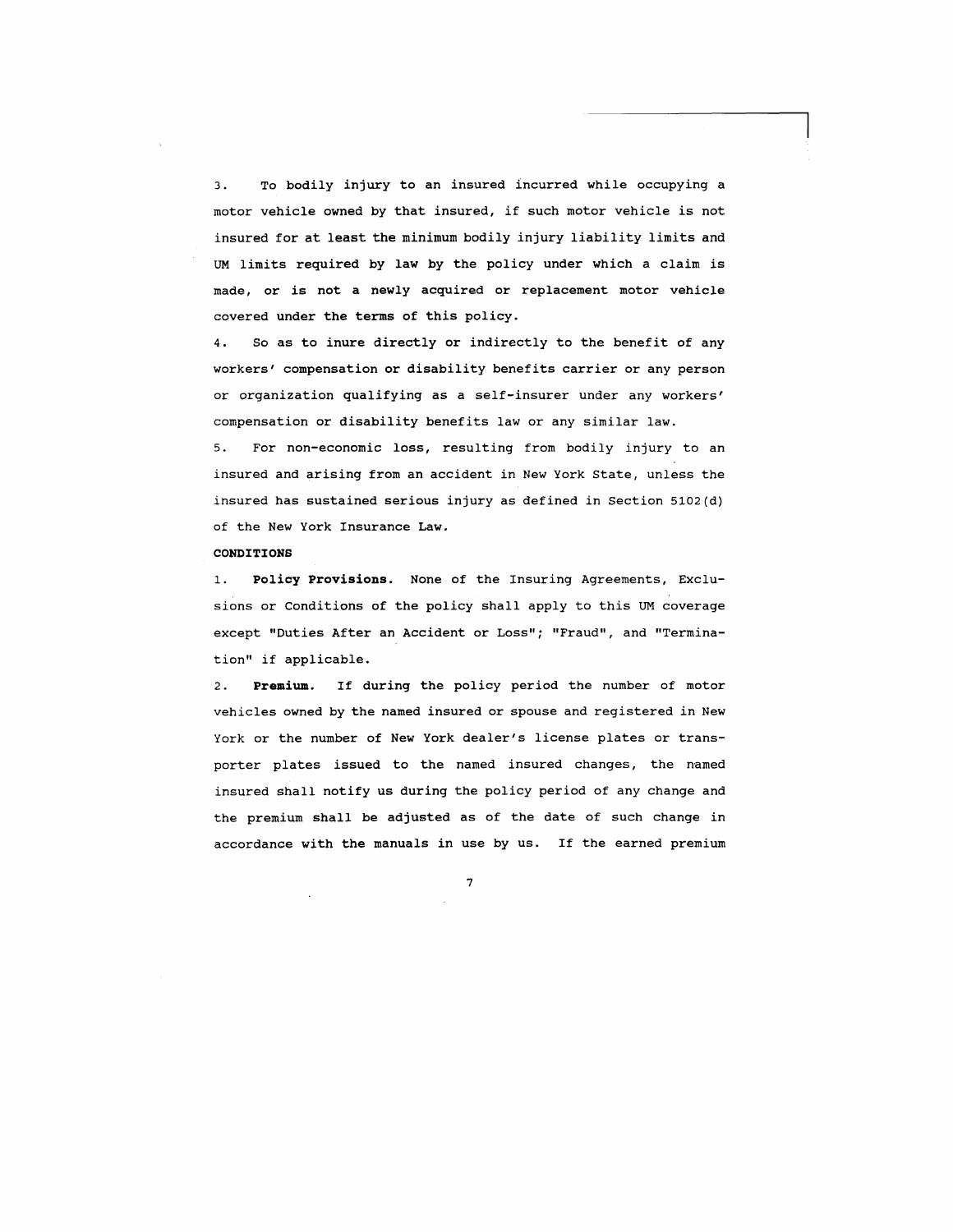thus computed exceeds the advance premium paid, the named insured shall pay the excess to us; if less, we shall return to the named insured the unearned portion paid by such insured.

3. **Notice and Proof of Claim.** within 90 days or as soon as practicable, the insured or other person making claim shall give us written notice of claim under this UM endorsement.

As soon as practicable after our written request, the insured or other person making any claim shall give us written proof of claim, under oath if required, including full particulars of the nature and extent of the injuries, treatment, and other details we need to determine the UM amount payable hereunder.

The insured and every other person making claim hereunder shall, as may reasonably be required, submit to examinations under oath by any person named by us and subscribe the same. Proof of claim shall be made upon forms we furnish unless we fail to furnish such forms within 15 days after receiving notice of claim.

4. **Medical Reports.** The injured person shall submit to physical examinations by physicians we select when and as often as we may reasonably require. The insured, or in the event of the insured's incapacity, such insured's legal representative, or in the event of the insured's death, the insured's legal representative or the person or persons entitled to sue therefor, shall upon our request authorize us, when and as often as we may reasonably require, to obtain relevant medical reports and copies of records.

5. **Notice of Leqal Action.** If the insured or such insured's legal representative brings any lawsuit against any persons or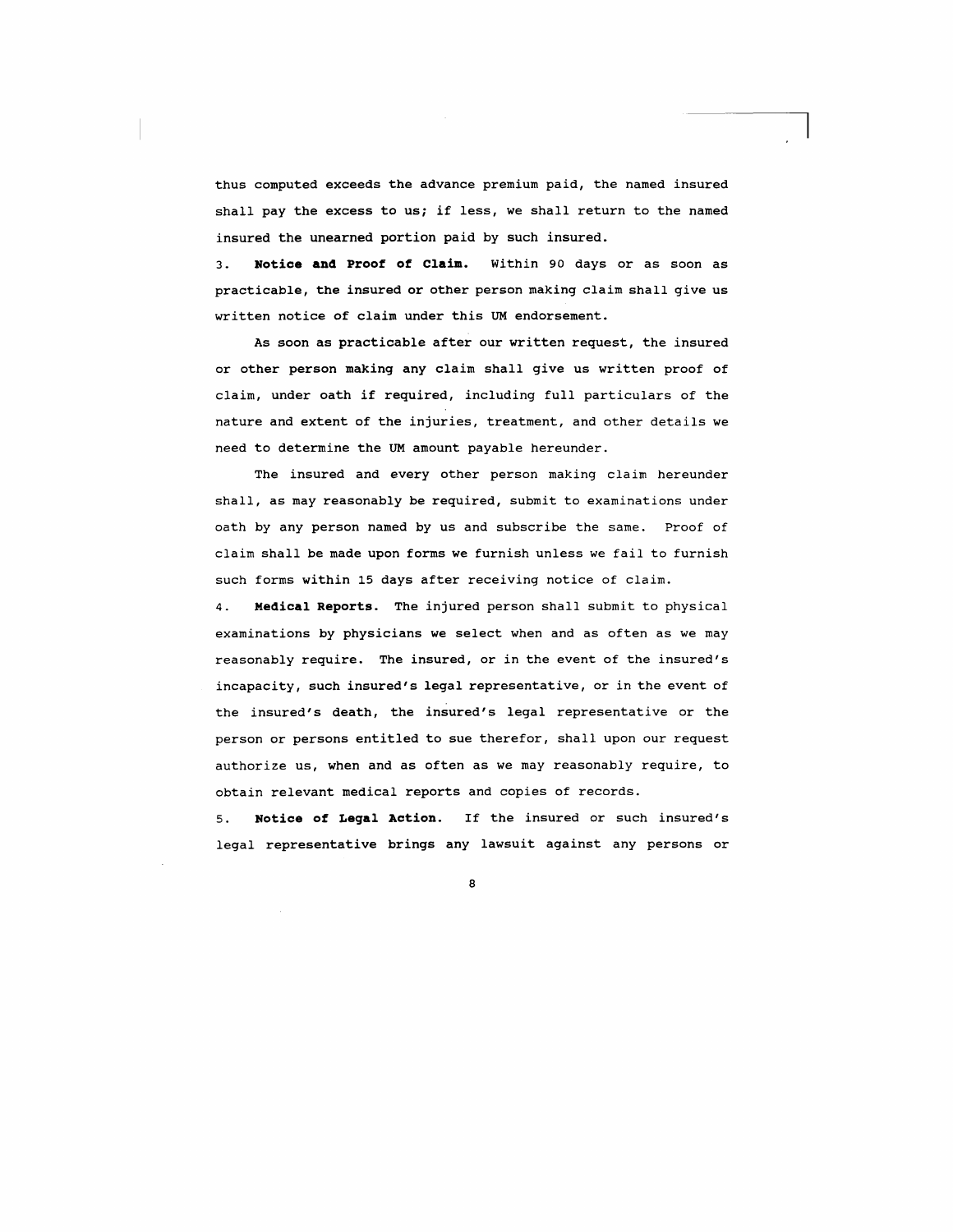organizations legally responsible for the use of a motor vehicle involved in the accident, a copy of the summons and complaint or other process served in connection with the lawsuit shall be forwarded immediately to us by the insured or the insured's legal representative.

6. **UK Limit of Liability.** The OM limit payable under this OM endorsement shall be:

- (a) The limit of our liability for all damages, including damages for care or loss of services, because of bodily injury sustained by one person as the result of anyone accident is \$25,000 per person and, subject to this per person limit, the total limit of our liability for all damages, including damages for care or loss of services, because of bodily injury sustained by two or more persons, as the result of anyone accident is \$50,000.
- (b) If the bodily injury results in death, the limit of our liability shall be \$50,000 for such bodily injury resulting in death sustained by one person as the result of any one accident and, subject to this limit for each person, \$100,000 for such bodily injury resulting in death sustained by two or more persons as the result of any one accident.
- (c) Any amount payable under the terms of this OM endorsement, including amounts payable for care or loss of services, because of bodily injury sustained by one person, shall be reduced by (1) all sums paid to one or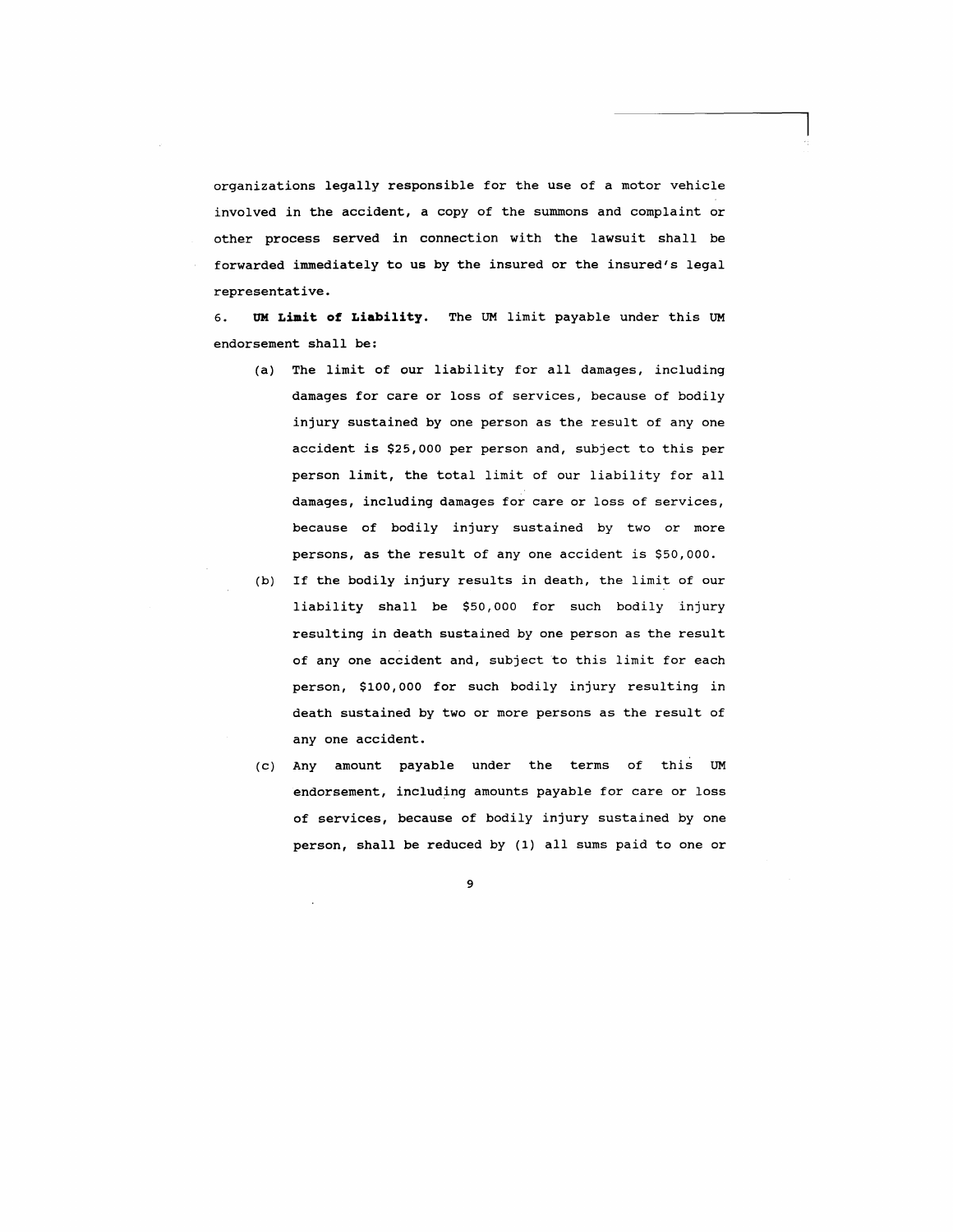more insureds on account of such bodily injury by or on behalf of (a) the owner or operator of the uninsured motor vehicle and (b) any other person or persons jointly or severally liable together with such owner or operator for such bodily injury, and (2) all sums paid to one or more insureds on account of bodily injury sustained in the same accident under any insurance or statutory benefit similar to that provided by this UM endorsement.

7. **other Insurance.** with respect to bodily injury to an insured while occupying a motor vehicle not owned by the named insured, the coverage under this UM endorsement shall apply only as excess insurance over any other similar insurance available to such insured and applicable to such motor vehicle as primary insurance, and this UM endorsement shall then apply only in the amount by which the limit of liability for this coverage exceeds the applicable limit of liability of such other insurance.

Except as provided in the foregoing paragraph, if there is other similar insurance available to the insured and applicable to the accident, the damages shall be deemed not to exceed the higher of the applicable limits of liability of this coverage and such other insurance, and we shall not be liable for a greater proportion of any loss to which this coverage applies than the limit of liability hereunder bears to the sum of the applicable limits of liability of this UM endorsement and such other insurance.

8. **Release or Advance.** In accidents involving the insured and one or more negligent parties, if such insured settles with any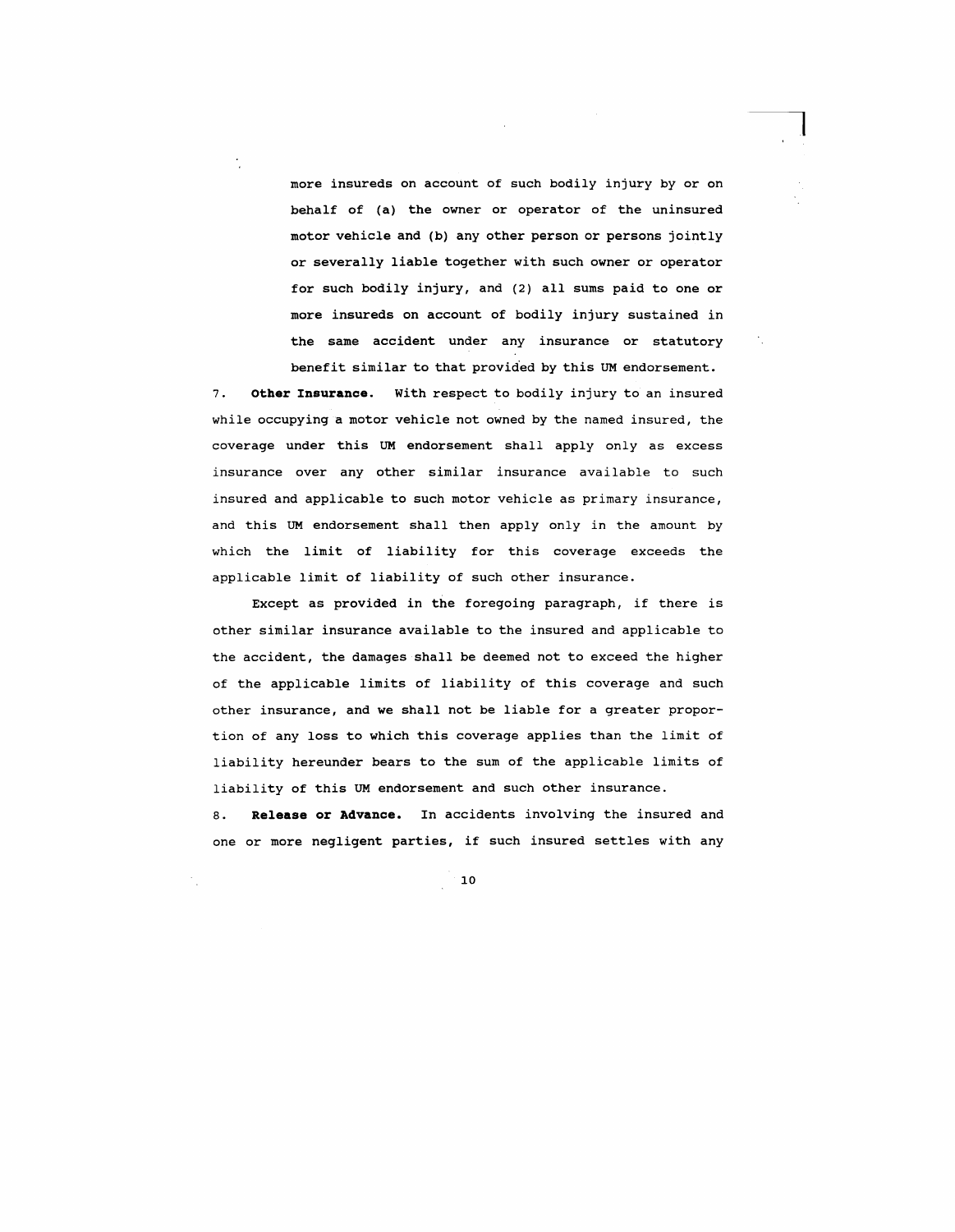such party for the available limit of the motor vehicle bodily injury liability coverage of such party, release may be executed with such party after thirty calendar days actual written notice to us, unless within this time period we agree to advance such settlement amounts to the insured in return for the cooperation of the insured in our lawsuit on behalf of the insured.

We shall have a right to the proceeds of any such lawsuit equal to the amount advanced to the insured and any additional amounts paid under this UM coverage. Any excess above those amounts shall be paid to the insured.

An insured shall not otherwise settle with any negligent party, without our written consent, such that our rights would be impaired.

9. **Non-Duplication.** This UM coverage shall not duplicate any of the following:

- (a) Benefits payable under workers' compensation or other similar laws;
- (b) Non-occupational disability benefits under article nine of the Workers' Compensation Law or other similar law;
- (c) Any amounts recovered or recoverable pursuant to article fifty-one of the New York Insurance Law or any similar motor vehicle insurance payable without regard to fault;
- (d) Any valid or collectible motor vehicle medical payments insurance; or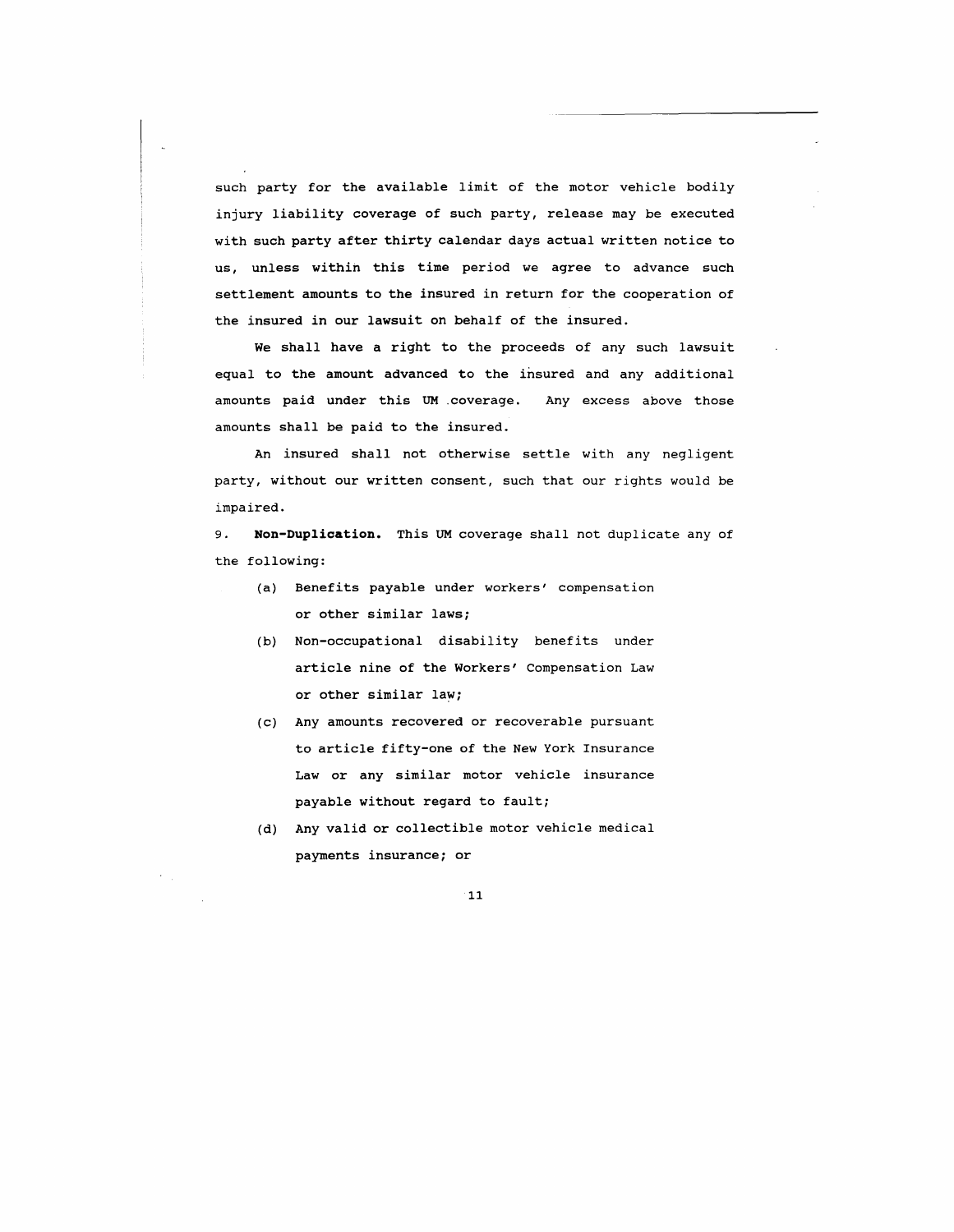*(e)* Any amounts recovered as bodily injury damages from sources other than motor vehicle bodily injury insurance policies or bonds.

10. **Arbitration.** If we do not agree with the insured or the insured's representative making claim hereunder that the insured is legally entitled to recover damages from the owner or operator of an uninsured motor vehicle because of bodily injury to the insured, or do not agree as to the amount of payment which may be owing under this UM endorsement then, upon written demand of either the claimant or us, the matter or matters upon which we do not agree with such person shall be settled by arbitration in accordance with the rules and procedures of the American Arbitration Association prescribed or approved by the Superintendent of Insurance for this purpose. Judgment upon the award rendered by the arbitrators may be entered in any court having jurisdiction thereof. Such person and we each agree to consider itself bound and to be bound by any award made by the arbitrators pursuant to this UM endorsement.

11. **Subrogation.** If we make a payment under this UM coverage, we have the right to recover the amount of this payment from any person legally responsible for the bodily injury or loss of the person to whom, or for whose benefit such payment was made to the extent of the payment. The insured or any person acting on behalf of the insured must do whatever is necessary to transfer this right of recovery to us. Except as permitted by Condition 8, such person shall do nothing to prejudice this right.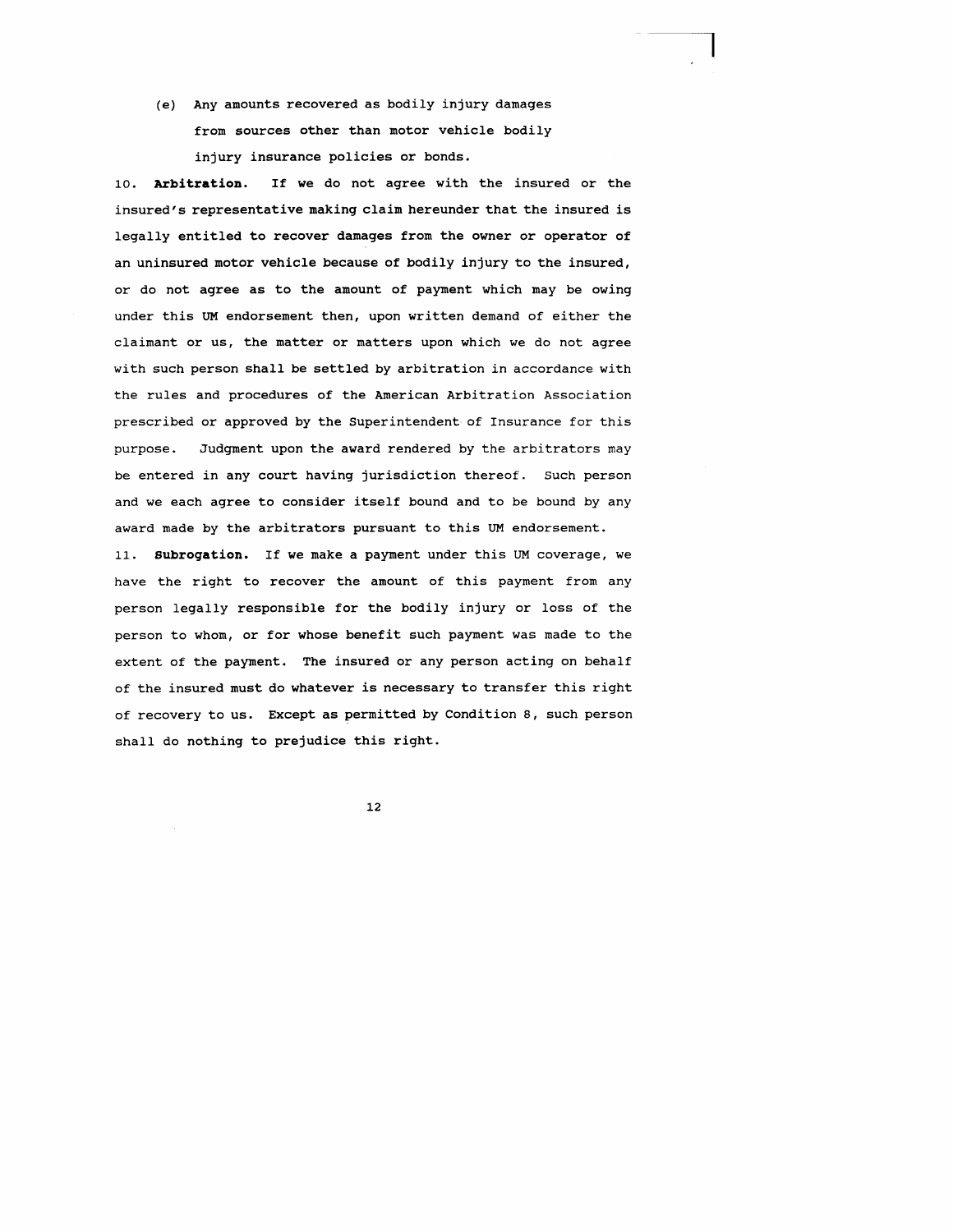12. **Payment of Loss by company.** We shall pay any amount due under this UM endorsement to the insured or, at our option, to a person authorized by law to receive such payment or to a person legally entitled to recover the damages which the payment represents. 13. **Action Against Company.** No lawsuit shall lie against us unless, as a condition precedent thereto, the insured or the insured's legal representative has first fully complied with all

the terms of this UM endorsement.

14. **Assignment.** Assignment of interest under this UM endorsement shall not bind us until our consent is endorsed hereon.

15. **Survivor Rights.** If you or your spouse, if a resident of the same household, dies, this UM coverage shall cover:

- (a) The survivor as named insured;
- (b) The decedent's legal representative as named insured, but only while acting within the scope of such representative's duties as such; and
- (c) Any relative who was an insured at the time of such death.

16. **Policy period-Termination.** This UM coverage applies only to accidents which occur on and after the effective date hereof and during the policy period and shall terminate upon (1) termination of the policy of which it forms a part or (2) termination of New York registration on all motor vehicles owned by the named insured or spouse.